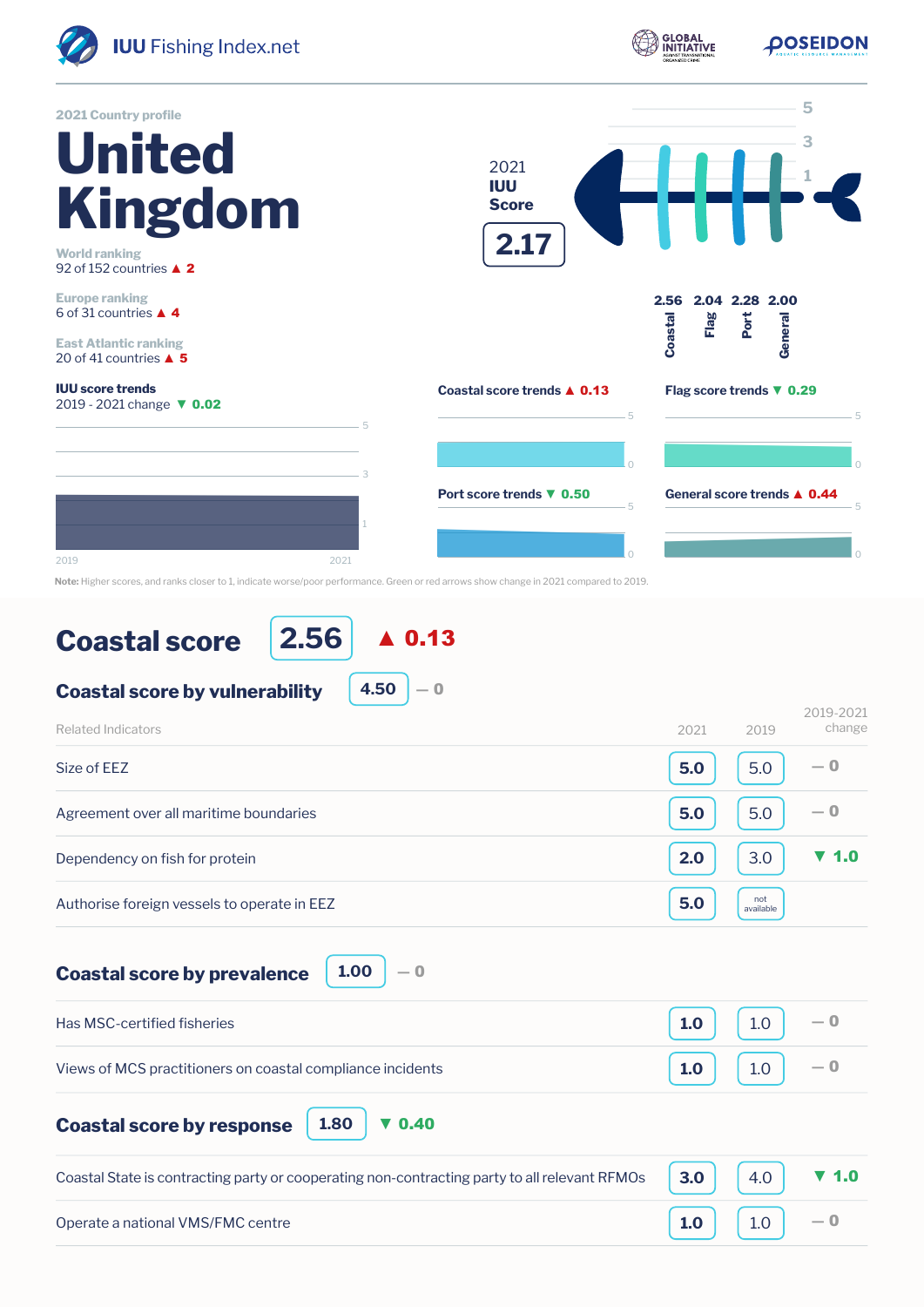| <b>IUU</b> Fishing Index.net                                                                                                                             | <b>GLOBAL</b> | <b>OOSEIDON</b>                 |  |
|----------------------------------------------------------------------------------------------------------------------------------------------------------|---------------|---------------------------------|--|
| 0.29<br>2.04<br><b>Flag score</b>                                                                                                                        |               |                                 |  |
| $\nabla$ 0.50<br>3.00<br><b>Flag score by vulnerability</b>                                                                                              |               |                                 |  |
| <b>Related Indicators</b>                                                                                                                                | 2021          | 2019-2021<br>change<br>2019     |  |
| Distant water vessels on RFMO RAVs                                                                                                                       | 3.0           | $\blacktriangle$ 1.0<br>2.0     |  |
| Distant water vessels under several RFMOs                                                                                                                | 3.0           | $\blacktriangledown$ 2.0<br>5.0 |  |
| 1.00<br>$\blacktriangledown$ 0.33<br><b>Flag score by prevalence</b>                                                                                     |               |                                 |  |
| <b>Vessels on IUU lists</b>                                                                                                                              | 1.0           | $-0$<br>1.0                     |  |
| View of fisheries observers on flag state compliance incidents                                                                                           | 1.0           | 2.0<br><b>V</b> 1.0             |  |
| Views of MCS practitioners on flag state compliance incidents                                                                                            | 1.0           | $-0$<br>1.0                     |  |
| $\nabla$ 0.11<br>2.44<br><b>Flag score by response</b>                                                                                                   |               |                                 |  |
| Accepted FAO Compliance Agreement                                                                                                                        | 5.0           | ▲ 4.0<br>1.0                    |  |
| 口<br>Registered vessels with foreign or unknown ownership                                                                                                | 4.0           | 3.0<br>▲ 1.0                    |  |
| Provision of vessel data for inclusion in Global Record                                                                                                  | 1.0           | $-0$<br>1.0                     |  |
| Compliance with RFMO flag state obligations                                                                                                              | 3.0           | ▼ 2.0<br>5.0                    |  |
| Flag State is contracting party or cooperating non-contracting party to all<br>relevant RFMOs                                                            | 1.0           | — 0<br>1.0                      |  |
| Indicator 'Authorised vessel data provided to FAO HSVAR" used in 2019 has now changed to 'Registered vessels with<br>口<br>foreign or unknown ownership". |               |                                 |  |
| 2.28<br>0.50<br><b>Port score</b>                                                                                                                        |               |                                 |  |
| 4.50<br>Port score by vulnerability<br>— 0                                                                                                               |               |                                 |  |
| <b>Related Indicators</b>                                                                                                                                | 2021          | 2019-2021<br>change<br>2019     |  |
| Number of fishing ports                                                                                                                                  | 4.0           | — 0<br>4.0                      |  |
| Port visits by foreign fishing or carrier vessels                                                                                                        | 5.0           | 5.0<br>— 0                      |  |
| $\blacktriangledown$ 1.00<br>1.00<br>Port score by prevalence                                                                                            |               |                                 |  |
| Views of MCS practitioners on port compliance incidents                                                                                                  | 1.0           | 1.0<br>— 0                      |  |
| View of fisheries observers on port compliance incidents                                                                                                 | 1.0           | 3.0<br>▼ 2.0                    |  |